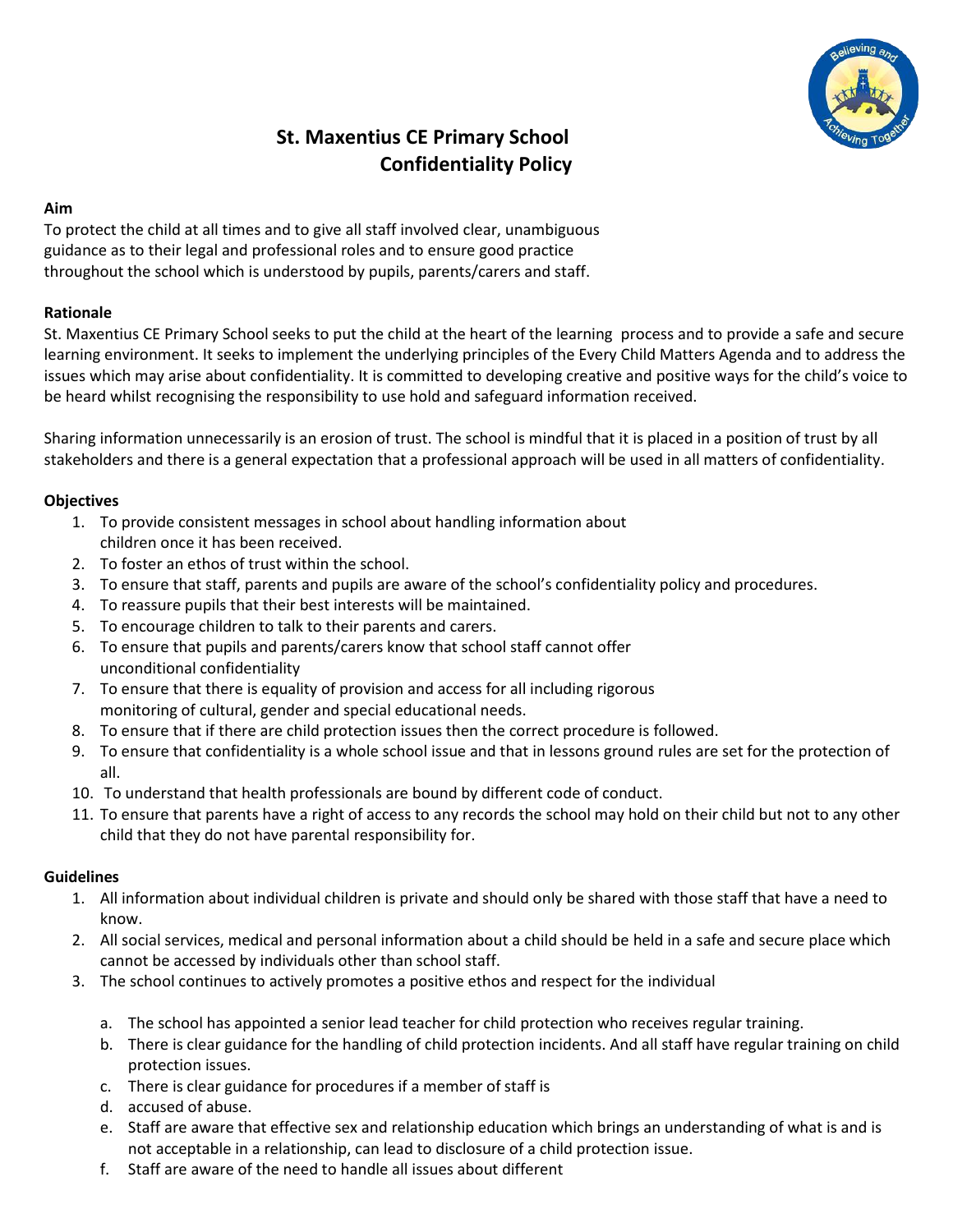- g. types of families in a sensitive manner.
- h. Any intolerance about gender, faith, race, culture or sexuality is unacceptable and should follow the schools discipline policy.
- i. Information collected for one purpose should not be used for another.
- 4. Parents/carers and children need to be aware that the school cannot guarantee total confidentiality and the school has a duty to report child protection issues.
- 5. The school prides itself on good communication with parents and carers and staff are always available to talk to both children and parents/carers about issues that are causing concern. The school encourages children to talk to parents/carers about issues causing them concern and may in some cases support the children to talk to their parents. The school would share with parents any child protection disclosure before going on to inform the correct authorities.
- 6. Parents/carers and children should feel reassured that in exceptional circumstances confidentiality will be broken.
- 7. All children have a right to the same level of confidentiality irrespective of gender, race, religion, medical concerns and special educational needs. A lot of data is generated in schools by these categories but individual children should not be able to be identified.
- 8. The school has appointed a senior member of staff as Child Protection Officer. Child protection procedures are understood by staff and training is undertaken every two years for all staff.
- 9. Confidentiality is a whole school issue. Clear ground rules must be set for any classroom work such as circle time and other PHSCE session dealing with sensitive issues such as sex and relationship and drugs. Strategies are in place and all children are aware of them for dealing with sensitive information which may fall outside the boundaries of child protection procedures. School needs to be proactive so children feel supported but information is not unnecessarily revealed in a public arena. Even when sensitive information appears to be widely known it should not be assumed by those immediately involved that it is appropriate to discuss or share this information further.
- 10. Health professionals have their own code of practice dealing with confidentiality. Staff should be aware of children with medical needs and the class information sheet should be accessible to staff who need that information but not on general view to other parents/carers and children.
- 11. Photographs of children should not be used without parents/carers permission especially in the press and internet. This is often a cultural issue that the school needs to be aware. At no time should the child's name be used with a photograph so that they can be identified. Children photograph should not be used in a medical room identifying their medical need. The school gives clear guidance to parents about the use of cameras and videos during public school events.
- 12. Information about children will be shared with parents but only about their child. Parents should not have access to any other child's books, marks and progress grades at any time especially at parents evening. However parents should be aware that information about their child will be shared with the receiving school when they change school. All personal information about children including social services records should be regarded as confidential. It should be clearly understood by those who have access to it, and whether those concerned have access to all, or only some of the information. Information regarding health reports such as speech therapy, medical reports, SEN reports, SEN minutes of meetings and social services minutes of meetings and reports will be circulated in envelopes and once read should be returned for secure filing. Logs of administration of medication to children should be kept secure and each child should have their own individual log. In all other notes, briefing sheets etc a child should not be able to be identified. Addresses and telephone numbers of parents and children will not be passed on except in exceptional circumstances or to a receiving school.
- 13. Governors need to be mindful that from time to time issues are discussed or brought to their attention about staff and children. Governors must observe complete confidentiality when asked to do so by the governing body, especially in relation to matters concerning individual staff, pupils or parents. Although decisions reached at governors' meetings are normally made public through the minutes or otherwise, the discussions on which decisions are based should be regarded as confidential Governors should exercise the highest degree of prudence when discussion of potentially contentious issues arises outside the governing body.
- 14. Staff who are involved with finance should not disclose any information in relation to the school's financial position or decisions made by the Governors which office staff may be privy to.

# **Monitoring and Evaluation**

1. The policy will be reviewed as part of the schools monitoring cycle.